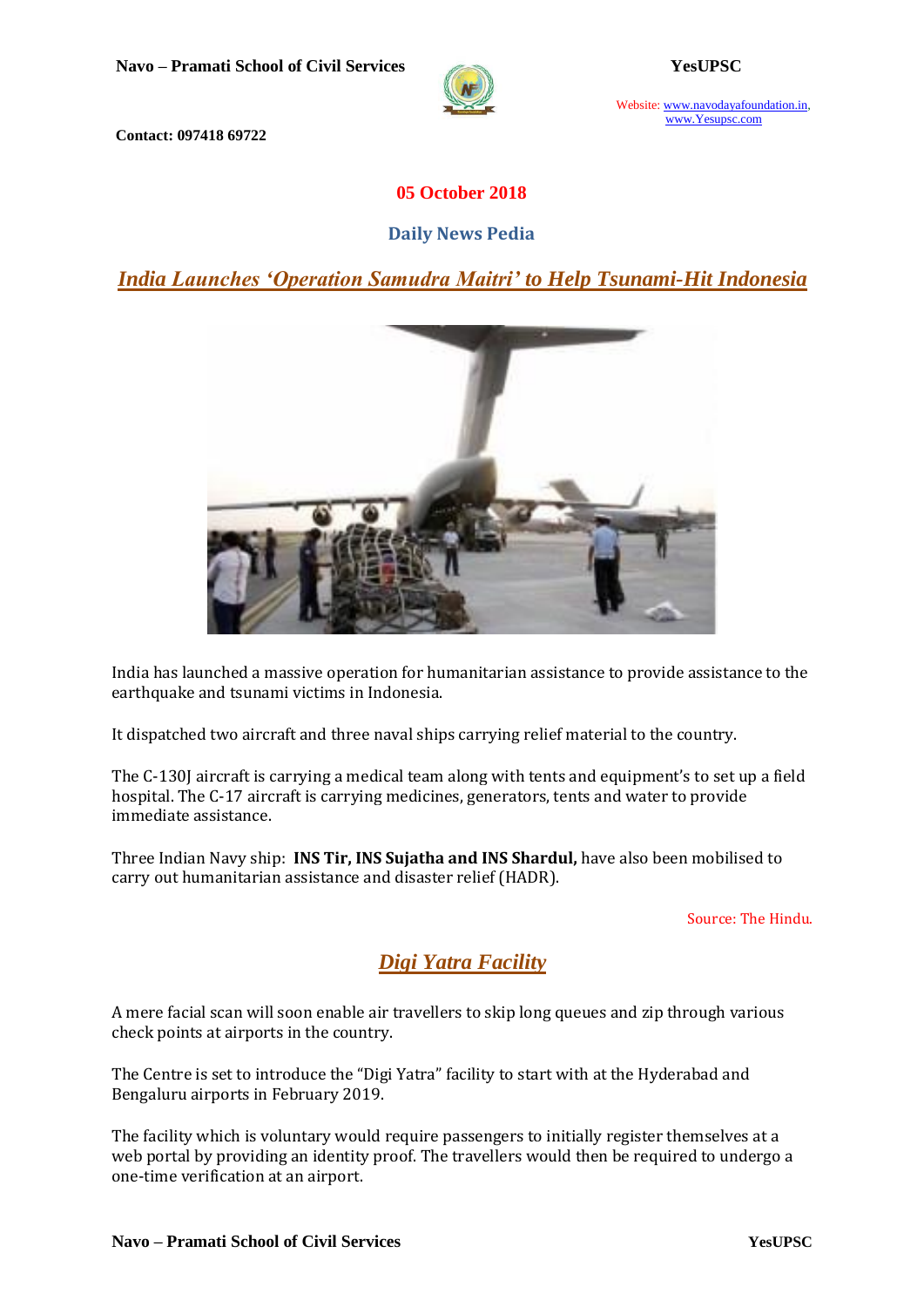Following which, the individual's facial identity would be captured and mapped onto a newly created "Digi Yatra" profile and a distinct identification number would be generated.

Passengers would then have to provide this identification number at the time of purchasing an air ticket, to avail the paperless access facility. The passenger's travel history would be "purged" after the completion of a journey and that the "Digi Yatra" programme would comply with the European Union's Data Protection Regulation.

*Scan a QR code:* The facility would enable travellers to enter the airport building by scanning a QR code on their mobile phones, after undergoing facial recognition. Once inside the airport, a passenger would be able to self-check-in, drop baggage, pass through e-gates to access security and embarkation areas with just a facial scan, thus obviating the need to produce a boarding pass at every step.

Note: However the travellers would still have to undergo mandatory security checks including frisking.

The web portal is scheduled to be ready by February 2019 and Hyderabad and Bengaluru airports would be the first to implement the digital processing of passengers. The facility would thereafter be also made available at four other airports of Kolkata, Varanasi, Vijayawada and Pune.

Source: The Hindu.

# *21 IORA Countries adopt the Delhi Declaration on Renewable Energy*

*As many as 21 countries in the Indian Ocean Rim Association (IORA) today adopted the Delhi Declaration on Renewable Energy in the IOR.*

The Declaration aims for collaboration among IORA member states in meeting the growing demand for renewable energy in the Indian Ocean littorals and to collaborate on opportunities available under the International Renewable Energy Learning Platform (IRELP).

It calls for development of a common renewable energy agenda for the Indian Ocean region and promote regional capacity building.

As per the declaration adopted, IORA member nations will collaborate with the member nations to exchange knowledge and share views and potential interests in the renewable energy sector; The MoU signed between IORA and ISA with a focus on joint capacity-building programs, research & development activities in solar energy and exchange of best practices.

Global Renewable Energy Atlas: IORA member nations and International Renewable Energy Agency (IRENA) will undertake the expansion of the Global Renewable Energy Atlas. It will be the world's largest-ever joint renewable resource data project, coordinated by IRENA, thereby creating the IOR's first and most comprehensive map and database which will be used to tap Renewable Energy potential of the region.

Source: The Hindu.

# *[Draft Mariculture policy proposes special zones, offshore technology parks](https://www.thehindubusinessline.com/economy/agri-business/draft-mariculture-policy-proposes-special-zones/article25125879.ece)*

*National Fisheries Development Board (NFDB) has formulated a draft national policy on Mari culture with Central Marine Fisheries Research Institute (CMFRI).*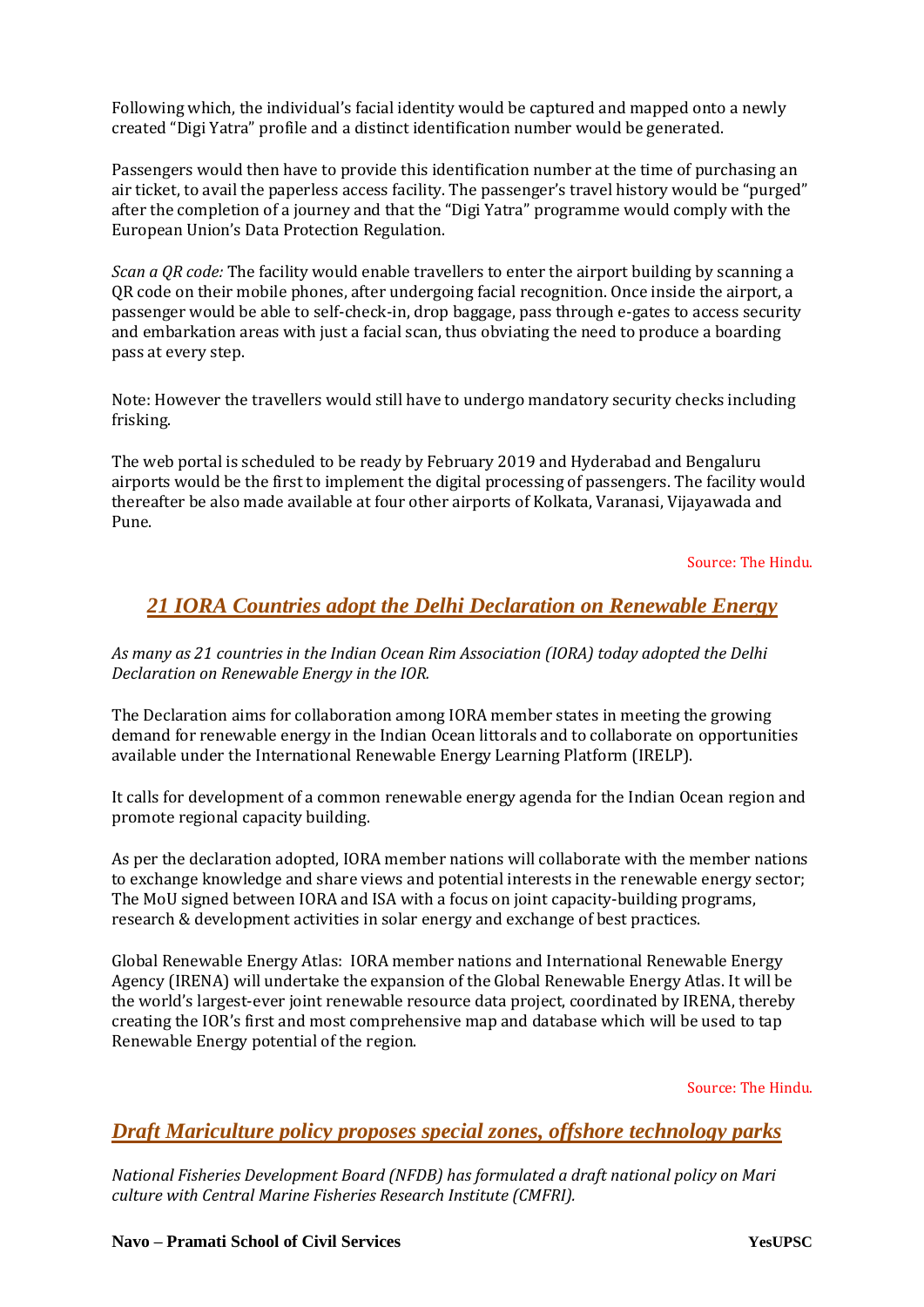Mari culture zones will be established by demarcating special areas in the sea for activities such as cage farming, bivalve farming, pen culture, seaweed culture, hatcheries and nurseries based on scientific criteria.

It suggested farming of genetically modified (GM) species in closed Mari culture systems.

The policy allows farming exotic and genetically modified species in closed Mari culture systems after stringent risk assessment and monitoring.

#### *Objective of the policy*

Identifying potential zones through remote sensing: Satellite remote sensing data and GIS will be used to identify potential zones for Mari culture on the basis of scientific to avoid conflict with other users and protecting the livelihoods of local fishing communities.

Mariculture technology parks**:** Sea areas identified using GIS and remote sensing will be designated as Mari culture technology parks by the respective States.

Exceptions in the selection of zones: Marine protected areas, ecologically sensitive areas such as coral reefs, mangroves, sea grass beds, and other coastal areas with strategic interest will not be considered for Mari culture zones.

Offshore technology parks: To support fish breeding, culture, packaging and trade, the policy proposes encouraging the establishment of off-shore technology parks and coastal embankment systems.

Funding support: The policy advises the government to formulate financial assistance programmes, including prioritised lending schemes, subsidised credit and investment subsidies, to promote Mari culture.

#### Source: The Hindu.

# *[ISA Work Plan to implement 5 projects](https://www.thehindubusinessline.com/news/isa-work-plan-2019-to-implement-5-projects/article25125576.ece)*

International Solar Alliance (ISA) has approved the Work Plan 2019 for 2019 and 2020.

ISA has given approval for 5 projects under the Work Plan.

These include: Agricultural pumps, Finance mobilization, Mini grid, Rooftop solar and Solar emobility and storage

STAR C project: ISA has approved the STAR C (Solar Technology Application Resource Centre) project.

Its aim is to set up 121 centres one in each eligible member-country. Each member-country will nominate five trainees every year to be trained at these centres known as master trainers.

Source: The Hindu.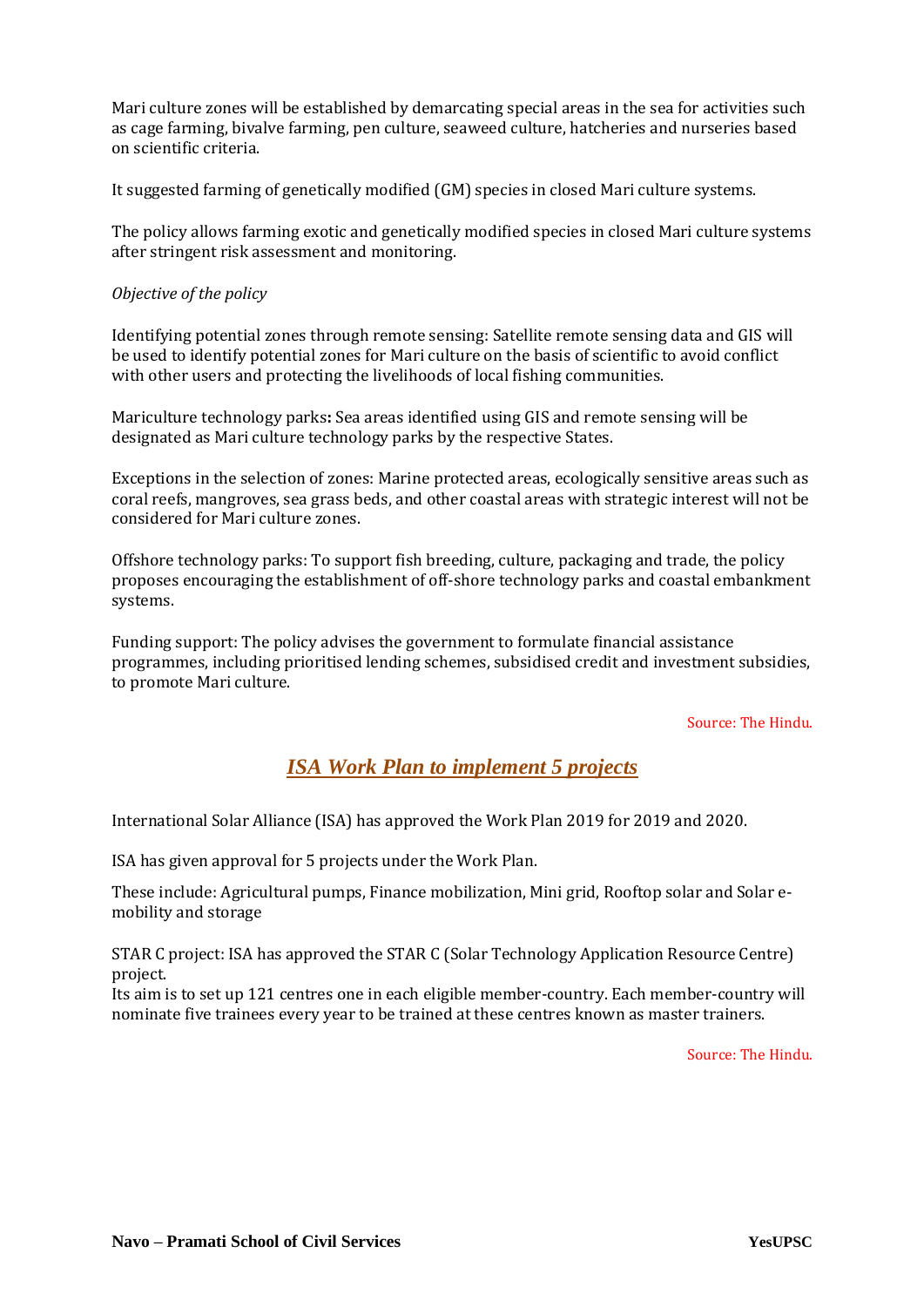# *Editorial*

To Read

### **Structural defects in the financial system and real economy**

Posting higher tariffs on imports will do nothing at all save perhaps afford some transient fiscal relief; for the economy to soar, the structural constraints must be recognized and removed.

The default jolts from the Infrastructure Leasing and Financial Services (IL&FS) conglomerate continue to reverberate through the system. As immediately implied by the unusual statement jointly issued by the Reserve Bank of India (RBI) and the State Bank of India (SBI) on Sunday, 23 September, to soothe the markets, IL&FS is too connected to fail.

This episode happened just when the tanking rupee seemed to be stabilizing, just when a current account deficit (CAD) projected at 2.4 % of gross domestic product (GDP) for the current year had been talked through as not unduly threatening, given the size of external reserves, and just when the flight of footloose jewellers from Default Street looked to be tapering off.

Credit rating agencies had lagged behind bond market participants on evaluating IL&FS debt instruments. The capital market regulator, Securities and Exchange Board of India (SEBI), actually held a meeting with rating agencies, urging them to take cognizance of bond spreads. Further complicating the problem is that the parent holding company, of what is a large unwieldy group of subsidiaries, is not listed and, therefore, not subject to SEBI disclosure requirements.

However, three of the subsidiaries are listed, and they have notably not defaulted so far. The regulatory gaze of the RBI is confined to non-banking financial companies (NBFCs) taking deposits from the general public, in which category neither the holding company nor its subsidiaries belong. The holding company is registered with the RBI as a core investment company (CIC), and one of the subsidiaries as a systemically important, non-deposit taking NBFC (ND-SI-NBFC), but any regulation going with these categories is administered at best with a light touch.

While we pick up the pieces, it is fruitful to look at what the episode reveals about the structural defects in the Indian financial system, which underlie rating and regulatory failure.

The first of these is the oft-mentioned feature of the group, that it had marquee names on its masthead. Although the erstwhile IL&FS board was completely replaced by the government on 1 October, the larger structural problem remains in other companies, other boards. Marquee names are a huge problem in India, because they hold on tenaciously to their positions, and call for surrender in a hierarchy.-

There are very sharp youngsters in the financial sector, who I suspect are restrained from standing up to stalwarts at the top of their reporting hierarchy. This may not be an Indian so much as an Asian shortcoming. There is the well documented case of Korean Air disasters in the late 1990s, where the co-pilot could not presume to correct the pilot's error even when he knew they would all die from it.

The further problem with marquee names is that simply having them on a company board relaxes due diligence procedures among lenders. Cozy rating, cozy diligence and cozy lending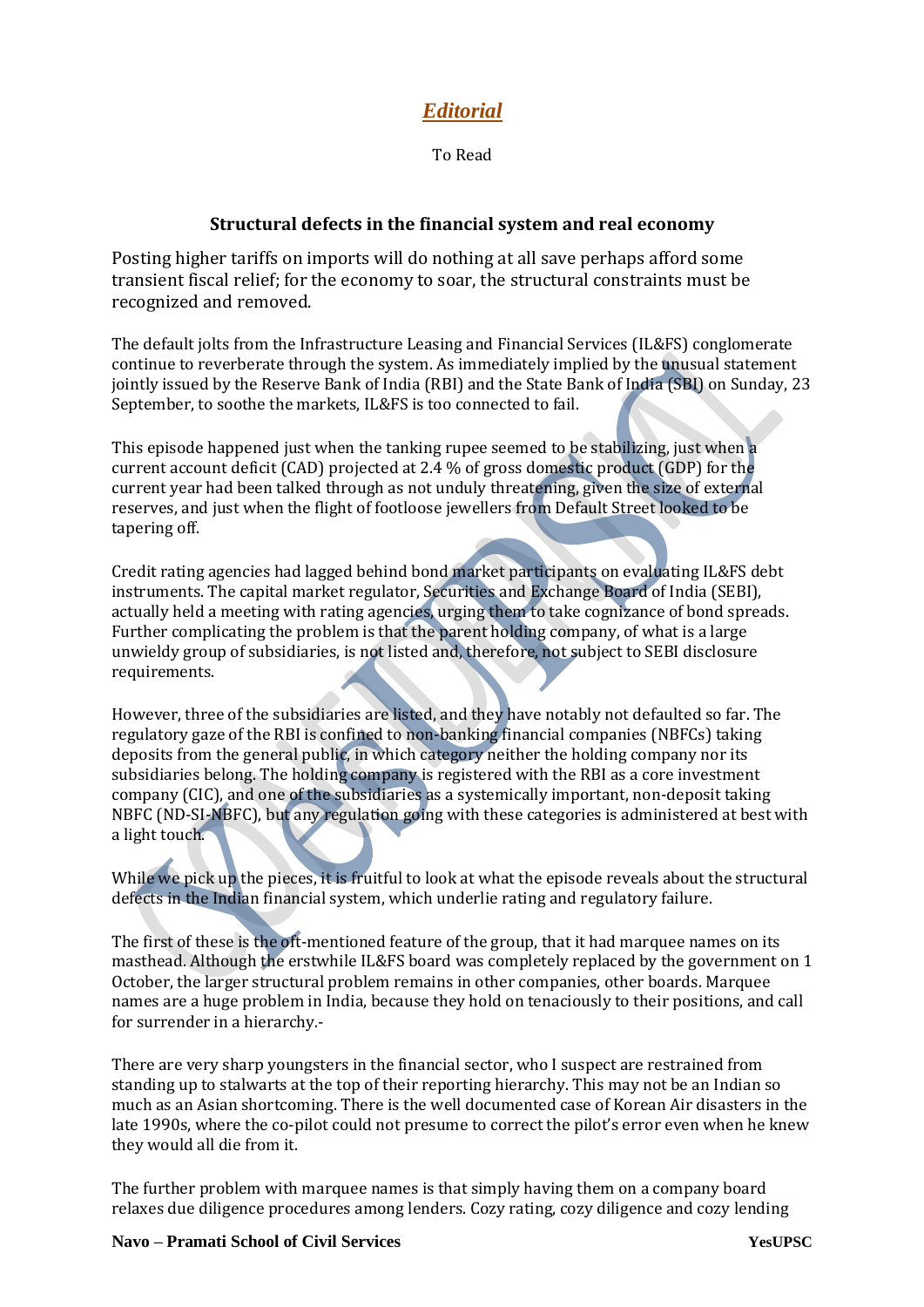are not a matter of related parties alone (although that too), but of the signalling power of a name or names on the masthead of a borrowing entity.

The second defect is the peculiarly Indian phenomenon of seemingly privately-owned entities, in which substantial stakes are held by the public sector. With this, the private entity transfers risk to the public exchequer, and engage in far riskier behaviour than if the capital being played with was entirely privately-owned. Large equity stakes in IL&FS were held by the Life Insurance Corporation (LIC, the publicly owned insurance behemoth) and public sector banks such as SBI and Central Bank of India, alongside private investors, both foreign (Orix Corporation and the Abu Dhabi Investment Authority) and domestic (Housing Development Finance Corporation). Although the annual reports of SBI and LIC may report equity exposure to other entities in some corner, there is now a desperate need for this information to be given in a centrally collated place.

The reporting requirements under the Fiscal Responsibility and Budget Management (FRBM) Act of the central government do not call for information on equity contributions and lending by cash-rich publicly-owned parastatals such as the LIC. Nor, needless to say, does it carry this information on public sector banks. If this information were given in a matrix array as part of the Union budget documents, in terms of both the stock of equity held in other (public and private) commercial enterprises, as well as the flow addition in the reporting year, we would have, for the first time, some sense of the financial stakes of the public sector as a whole in private companies like IL&FS.

The third defect in the system is the widely-known phenomenon of delays in payments from government departments to companies for work executed or products supplied. In the particular case at hand, the National Highways Authority of India (NHAI, an autonomous agency of the Union government) was in default of payments due to IL&FS for works executed. The amount claimed is in dispute and the arbitrator is expected to mandate only a fraction of the claim as actually due. This is a dispute between a fully publicly funded entity (NHAI) and a company to which the public sector has sizeable equity and debt exposure.

FRBM legislation at both central and state levels has gone seriously astray. The key words in the legislation—responsibility and management—have been interpreted to mean just deficit or public debt targets. FRBM legislation does not carry any provision whatsoever for protection of budget provisions as passed in the demands for grants by the Parliament. All expenditure flows are necessarily trenched, but there are no clear dates for tranches due, and no provisions for penalties if due dates are crossed by a certain permissible number of days. When payments are due, and a department or autonomous undertaking like NHAI has itself not received the funds with which to pay an outside contracted supplier like IL&FS, the usual procedure is to find fault with the quality of work done or goods supplied. If the work was indeed substandard, the penalties leviable should in principle have been laid down in the contract, such that the sums owed in both directions are known clearly in advance. Had there been a fully specified contract of that kind in place, there would have been no cause for delay in the payments due.

This latest financial jolt came in the face of a widening external CAD, which has raised issues about the structural defects in the real economy. On the balance of trade, there is finally some econometric evidence presented in the latest annual report of the RBI for 2017-18 that disruptions in domestic supply chains following demonetization did indeed result in a surge in imports replacing domestic industrial inputs.

The report terms this phenomenon 'reverse import substitution', as this is the reverse of the import substitution that we tried to do during the socialist era. The exercise, in an extremely painstaking way, isolates the impact of demonetization amid the whole host of overall macroeconomic factors, including exchange rates and domestic price conditions, which together determine the ratio of imported to domestic industrial inputs.